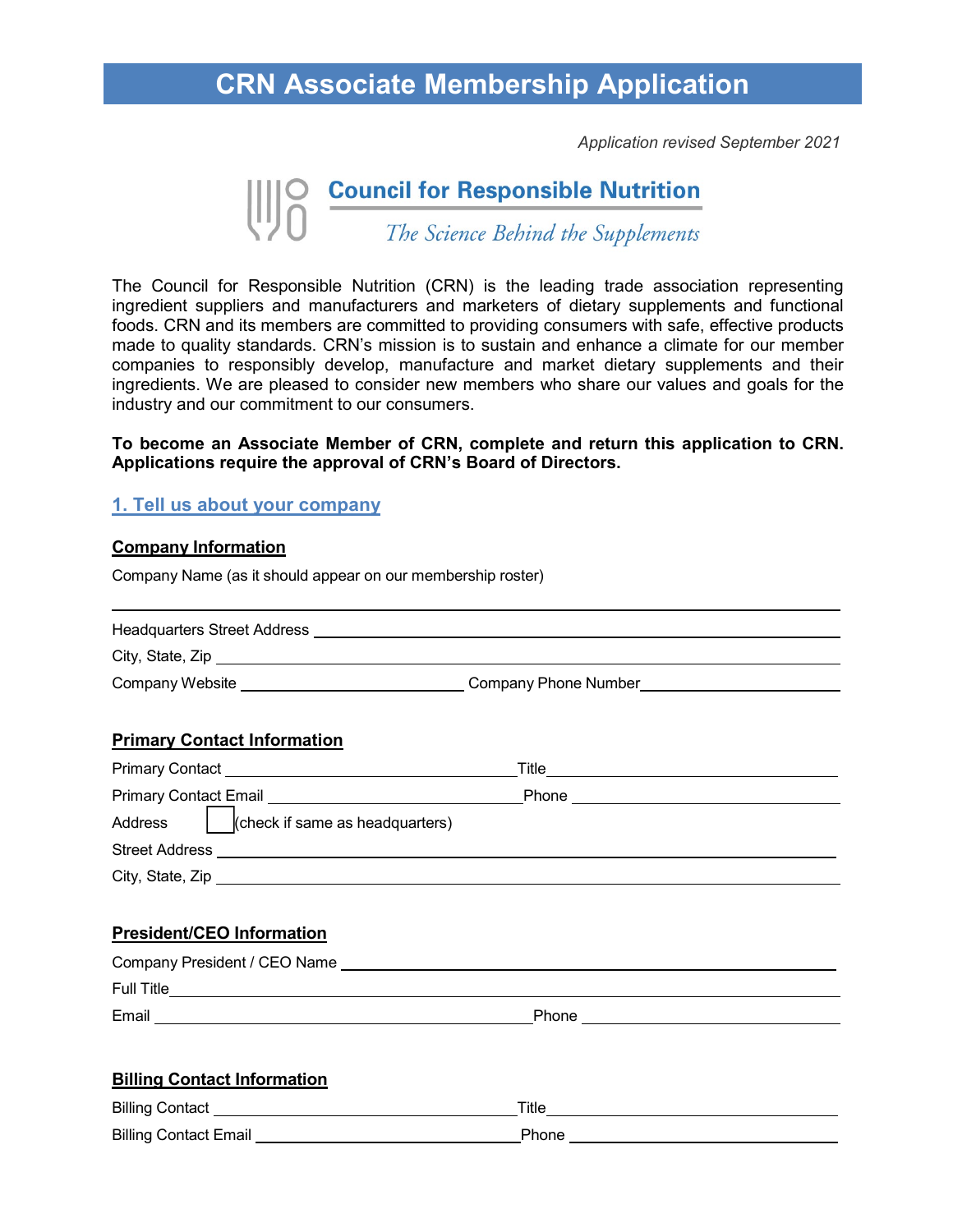# **CRN Associate Membership Application**

**Please provide a brief paragraph that describes your company and its business (***or attach a separate page***):**

\_\_\_\_\_\_\_\_\_\_\_\_\_\_\_\_\_\_\_\_\_\_\_\_\_\_\_\_\_\_\_\_\_\_\_\_\_\_\_\_\_\_\_\_\_\_\_\_\_\_\_\_\_\_\_\_\_\_\_\_\_\_\_\_\_\_\_\_\_\_\_\_\_\_\_\_\_\_\_  $\mathcal{L}_\text{max}$  , and the contribution of the contribution of the contribution of the contribution of the contribution of the contribution of the contribution of the contribution of the contribution of the contribution of t \_\_\_\_\_\_\_\_\_\_\_\_\_\_\_\_\_\_\_\_\_\_\_\_\_\_\_\_\_\_\_\_\_\_\_\_\_\_\_\_\_\_\_\_\_\_\_\_\_\_\_\_\_\_\_\_\_\_\_\_\_\_\_\_\_\_\_\_\_\_\_\_\_\_\_\_\_\_\_  $\mathcal{L}_\text{max}$  , and the contribution of the contribution of the contribution of the contribution of the contribution of the contribution of the contribution of the contribution of the contribution of the contribution of t \_\_\_\_\_\_\_\_\_\_\_\_\_\_\_\_\_\_\_\_\_\_\_\_\_\_\_\_\_\_\_\_\_\_\_\_\_\_\_\_\_\_\_\_\_\_\_\_\_\_\_\_\_\_\_\_\_\_\_\_\_\_\_\_\_\_\_\_\_\_\_\_\_\_\_\_\_\_\_  $\mathcal{L}_\text{max}$  , and the contribution of the contribution of the contribution of the contribution of the contribution of the contribution of the contribution of the contribution of the contribution of the contribution of t

## **2. Determine your company's dues – ASSOCIATE MEMBERS**

**Associate Members**—Any company or person who supplies services, products (other than dietary ingredients) or other support to a company or person eligible for Voting Membership is eligible for Associate Membership. This includes testing laboratories, consultants, law firms, packaging manufacturers, machinery providers, consumer research firms, trade media, advertising agencies and many others. A company who manufacturers a dietary supplement, functional food or nutritional ingredient or markets or distributes a dietary supplement, functional food or nutritional ingredient under its own brand qualifies as a Voting Member of CRN and may not join as an Associate Member.

**Dues for Associate Members are based on the size of the firm. Please estimate the number of fulltime equivalent staff positions who work on matters related to dietary supplements and functional foods.** 

| <b>SIZE OF FIRM</b>                    | <b>CRN ASSOCIATE MEMBER DUES</b> |  |
|----------------------------------------|----------------------------------|--|
| 1 - 2 fulltime equivalent staff        | \$1,650                          |  |
| 3 - 5 fulltime equivalent staff        | \$2,750                          |  |
| 6 - 10 fulltime equivalent staff       | \$5,500                          |  |
| More than 10 fulltime equivalent staff | \$8,250                          |  |
| <b>TOTAL DUES. CRN will invoice.</b>   |                                  |  |

**Taxability of Trade Association Dues:** *CRN is a not for profit 501(c)(6) organization. Membership dues and contributions to CRN are not deductible as charitable contributions for federal income tax purposes, but may be partially deductible as a business expense. That portion of membership dues attributable to lobbying activity is not tax deductible.*